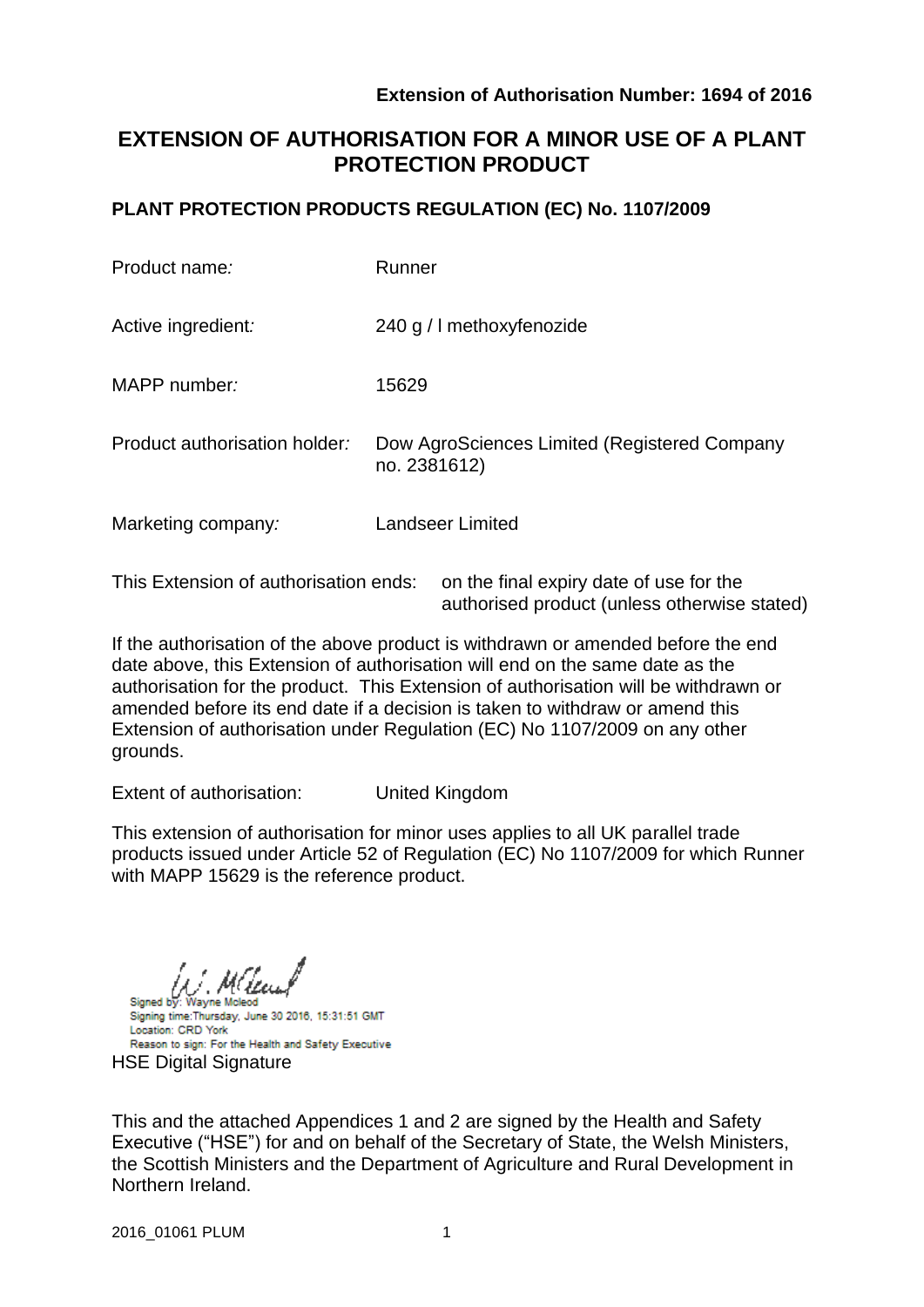Date of issue: 30 June 2016

# **EXPLANATORY NOTES**

- 1. This is Extension of authorisation number 1694 of 2016.
- 2. This Extension of authorisation will be published on the website of the Chemicals Regulation Directorate of the HSE.
- 3. Application reference number: COP 2016/01061
- 4. Persons using the product to which this Extension of authorisation applies should acquaint themselves with and observe all requirements contained in the Regulation (EC) No 1107/2009, including the duty on the holder of any Extension of authorisation to notify information on potentially dangerous effects, a contravention of which is a criminal offence under those Regulations.
- 5. Neither the efficacy nor the phytotoxicity of the product for which this Extension of authorisation has been granted has been assessed and, as such, the user bears the risk in respect of failures concerning its efficacy and phytotoxicity.

# **ADVISORY INFORMATION**

IMPORTANT: When applying this product under the terms of this Extension of Authorisation, comply with any resistance guidance or restrictions stated on the product label.

Total reliance on one pesticide will hasten the development of resistance. Pesticides of different chemical types or alternative control measures should be included in the planned programme. Alternating with different modes of action is a recognised antiresistance strategy.

This Extension of Authorisation relates to the use of 'Runner' (M15629) as an insecticide to control plum fruit moth (*Grapholita funebrana*) in outdoor plums and *Tortricidae spp.* in outdoor table and wine grapes. Applications must be made by broadcast air-assisted sprayer in a minimum water volume of 150 litres of water per hectare for plum and 250 litres of water per hectare for table and wine grapes.

Treatment should be carried out according to pest observations with a maximum number of two applications per annum. The higher application rate of 0.5 litres product / ha is recommended for the use on plum in the 2nd generation if a higher population density is observed.

As 'Runner' is harmful to caterpillars of pest species, it is likely that it will also be harmful to caterpillars of some non-target butterfly and moth species. To minimise the risk posed by Runner to these non-target species, users should minimise offtarget drift into natural habitats (e.g. hedgerows and meadows) using the best available application techniques.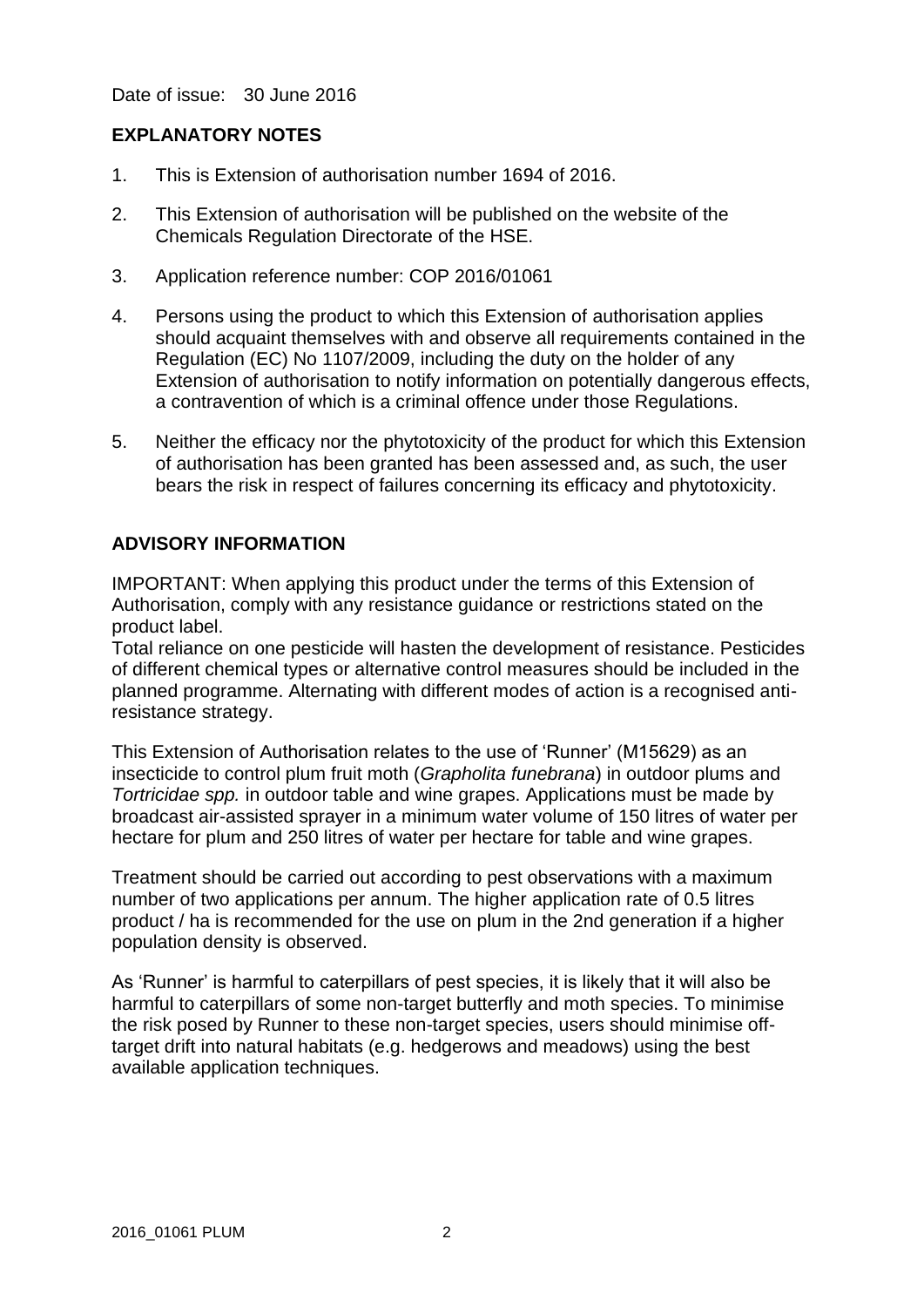# **APPENDIX 1: CONDITIONS OF EXTENSION OF AUTHORISATION**

The conditions below are obligatory. They must be complied with when the Extension of authorisation occurs. Failure to comply with the following conditions will result in the withdrawal or amendment of the Extension of authorisation under Regulation (EC) No 1107/2009 and may result in other enforcement action, including prosecution. For the purposes of this Extension of authorisation only, the conditions and/or requirements shown below supersede any corresponding conditions and/or requirements set out on the label or otherwise provided for under the product authorisation **which would otherwise apply**.

**Use:**

| Field of use:                    | <b>ONLY AS AN INSECTICIDE</b>                           |            |  |                                                                                              |                                                                                                                                                                                                                                                                                                                                      |                                |  |  |
|----------------------------------|---------------------------------------------------------|------------|--|----------------------------------------------------------------------------------------------|--------------------------------------------------------------------------------------------------------------------------------------------------------------------------------------------------------------------------------------------------------------------------------------------------------------------------------------|--------------------------------|--|--|
| User:                            | Professional                                            |            |  |                                                                                              |                                                                                                                                                                                                                                                                                                                                      |                                |  |  |
| Crops/situations:                | Maximum<br>individual dose:<br>(litres product /<br>ha) |            |  | Maximum total<br>dose:                                                                       | Maximum<br>number of<br>treatments: (per<br>annum)                                                                                                                                                                                                                                                                                   | Latest time of<br>application: |  |  |
| Outdoor plum                     | 0.5                                                     |            |  |                                                                                              | $\overline{2}$                                                                                                                                                                                                                                                                                                                       | 14 days before<br>harvest      |  |  |
| Outdoor table<br>and wine grapes | 0.4                                                     |            |  |                                                                                              | $\overline{2}$                                                                                                                                                                                                                                                                                                                       | 14 days before<br>harvest      |  |  |
| <b>Operator Protection:</b>      |                                                         | (1)<br>(2) |  | following personal protective equipment:<br>when handling the concentrate.<br>of protection. | Engineering control of operator exposure must be<br>used where reasonably practicable in addition to the<br>Operators must wear suitable protective gloves<br>However, engineering controls may replace personal<br>protective equipment if a COSHH assessment<br>shows that they provide an equal or higher standard                |                                |  |  |
| Environmental protection:        |                                                         | (1)        |  | has carried out a Local Environment Risk                                                     | Since there is a risk to aquatic life from use, users<br>not applying the statutory buffer zone must either<br>themselves carry out, or ensure that someone else<br>Assessment for Pesticides (LERAP) on their behalf<br>before each spraying operation from a broadcast air-<br>assisted sprayer. Users must not allow direct spray |                                |  |  |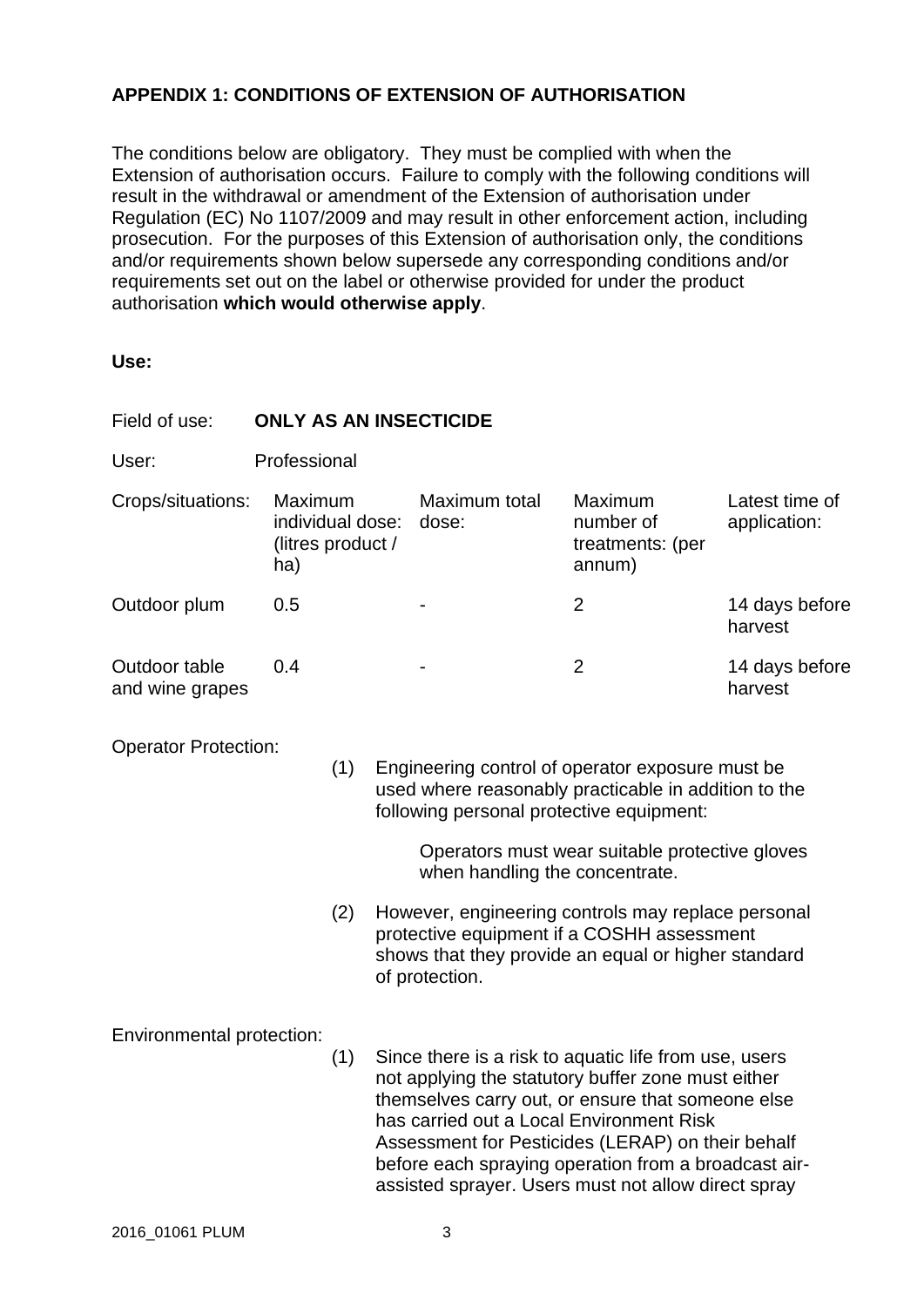from such sprayers to fall within 5m of the top of the bank of any static or flowing waterbody or within 5m of a ditch which is dry at the time of application (these distances to be measured as set out in the booklet 'Local Environment Risk Assessment for Pesticides - Broadcast Air-assisted Sprayers' - and any amendments that are made to it) unless:

(a)The LERAP indicates that a narrower buffer zone will be sufficient; and

(b)Any measures indicated by the LERAP as justifying the narrower buffer zone are complied with in full and in accordance with any conditions applicable to them.

Spray must be aimed away from water.

- (2) The results of the LERAP must be recorded in written form and must be available for a period of three years for inspection to any person entitled to exercise enforcement powers under or in connection with the Plant Protection Products Regulations 2011 or the Plant Protection Products (Sustainable Use) Regulations 2012. (An electronic record will satisfy the requirement for a written record, providing it is similarly available for inspection and can be copied).
- (3) Detailed guidance on LERAPs and how to conduct a LERAP are contained in the booklet 'Local Environment Risk Assessment for Pesticides - Broadcast Air-Assisted Sprayers', available from HSE Chemicals Regulation Directorate's website. All LERAPs must be carried out in accordance with this Guidance and any amendments that are made to it.

Other specific restrictions:

- (1) This product must only be applied in accordance with the terms of this extension of authorisation, the product label and/or leaflet and any additional guidance on extensions of authorisation.
- (2) This product qualifies for inclusion within the Local Environment Risk Assessment for Pesticides (LERAP) scheme for broadcast air-assisted sprayers. Before each spraying operation from a broadcast air-assisted sprayer, either a LERAP must be carried out in accordance with Pesticides Safety Directorate's published guidance or the statutory buffer zone must be maintained. The results of the LERAP must be recorded and kept available for three years.